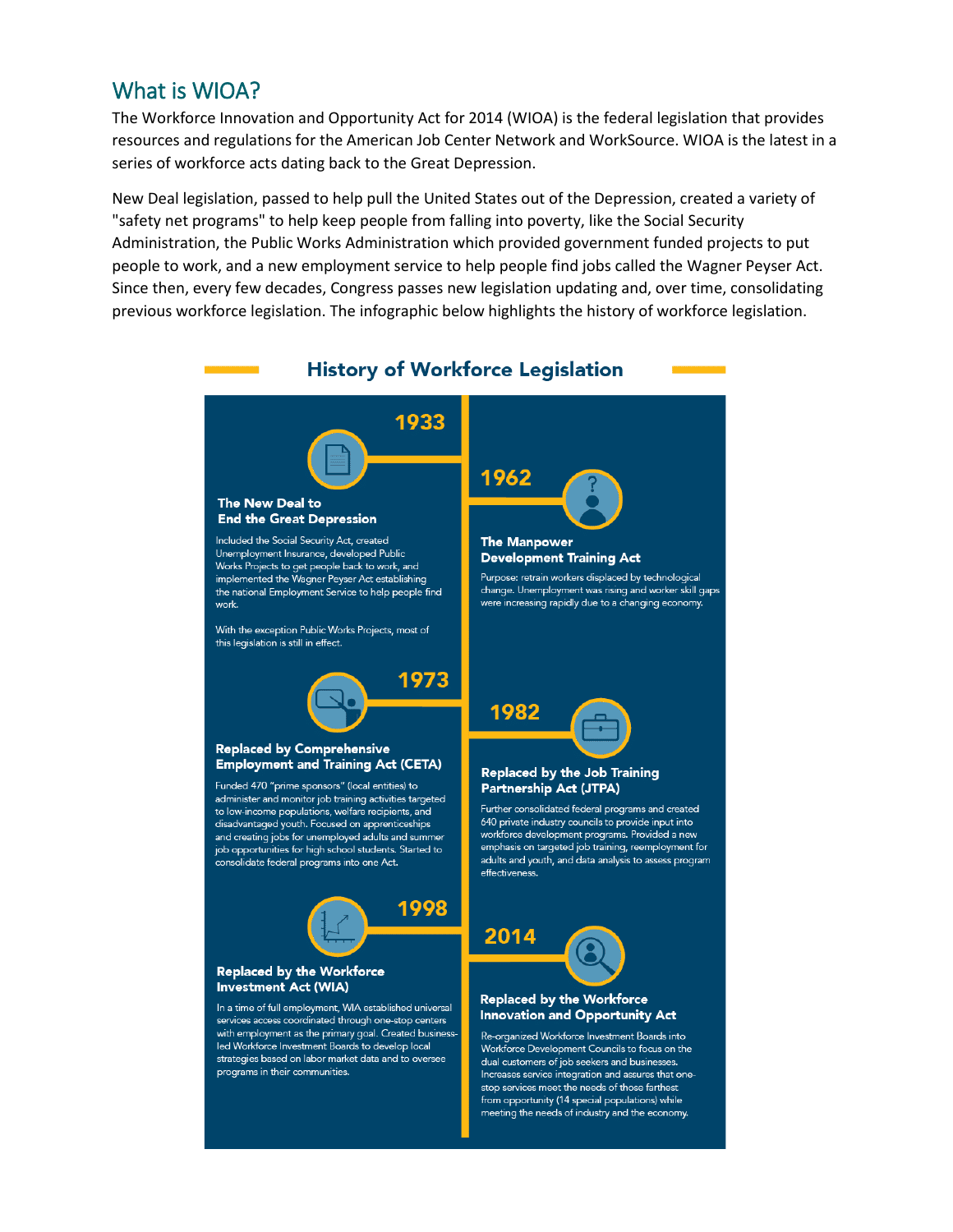Rather than creating a new workforce program, WIOA integrated a variety of existing programs into one piece of legislation. These programs are often referred to as Titles within WIOA:

- Title I: Overall system governance at the state and local level, description of one-stop, description of the Adult, Dislocated Worker, and Youth Programs
- Title II: The Adult Education and Family Literacy Act
- Title III: the Wagner Peyser Act (aka the employment department)
- Title IV: the Vocational Rehabilitation Act amended
- Title V: Describes the federally administered programs, such as Job Corps, the Migrant Seasonal Farmworker Program, and Senior Community Service Employment Program.

WIOA describes how funds flow to provide services at local WorkSource Offices, the customers to be served, the services to be provided, and the regulations and reporting requirements that accompany those funds.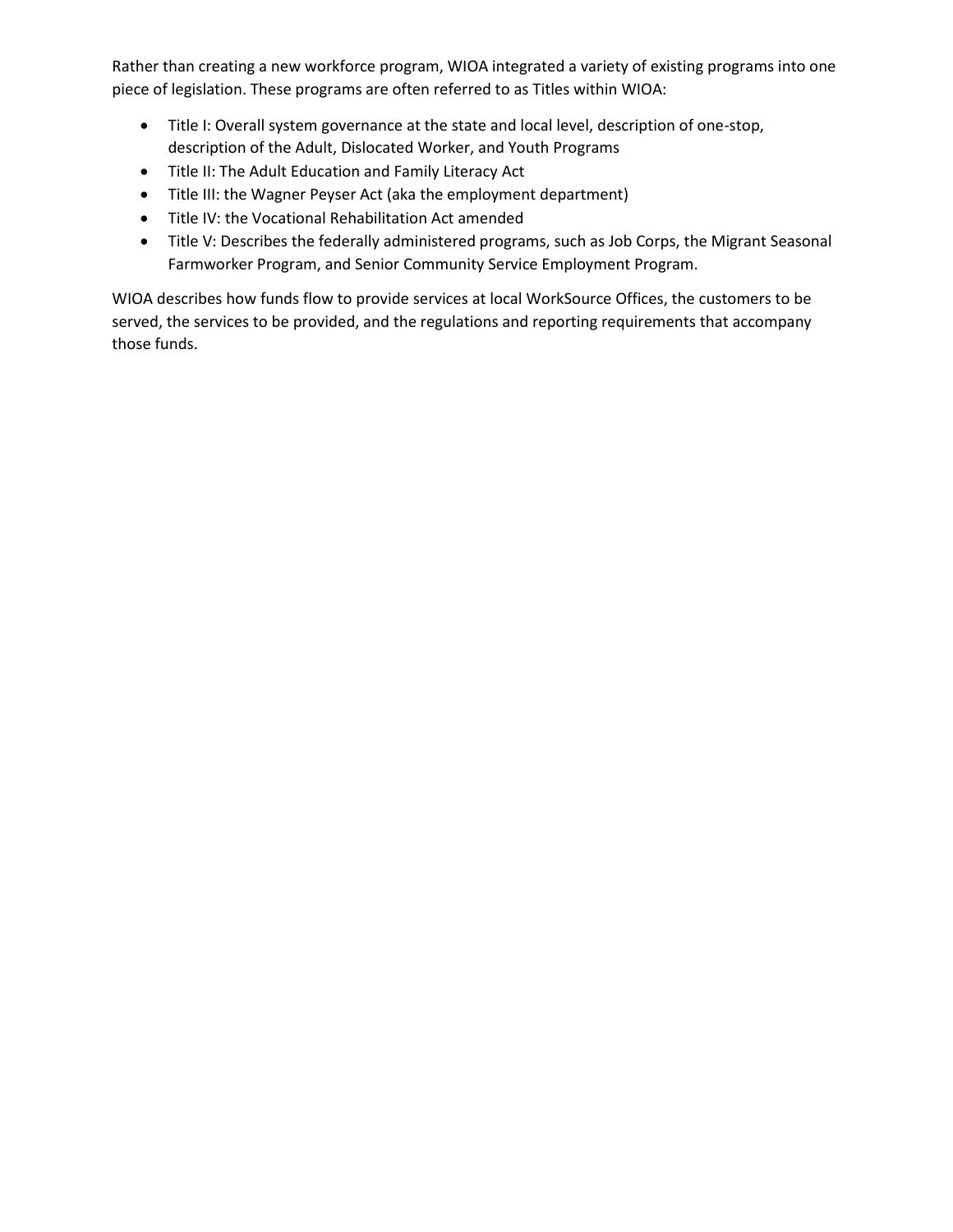## TEC (through WorkSource Oregon) Offers Three Types of WIOA Services to Job Seekers:

#### **Basic Career Services**

Basic Career Services must be available to anyone who is over the age of 18, able to legally work in the U.S. and registered for selective service, if required to do so. Basic Career Services are how we meet the needs of most WorkSource customers. Some Basic Career Services are provided as self-serve, like creating an account in iMatchSkills, the statewide online job matching service.

Some services are provided in workshops, like the Career Solutions series. Some are provided one-onone, in person or virtually, like determining whether someone is eligible to receive individualized services provided by TEC. All WorkSource partners provide some basic career services.

#### **Individualized Career Services**

Individualized Career Services must be provided to job seekers who could benefit from receiving these services. Individualized services are generally provided to those who face challenges becoming employed.

What makes Individualized Career Services different from Basic Career Services is that they are usually delivered one-on-one by a career specialist to job seekers who meet eligibility requirements and include the development of an individualized plan. Individualized services allow a customer to access financial resources for training or supportive services. In fact, just about any service that includes financial resources for a job seeker is considered an individualized service.

There are four types of Individualized Career Services:

- **Career Planning** Several individualized career services are designed to help job seekers identify their career goals and develop a plan to reach them. These services include, but are not limited to:
	- o Comprehensive and specialized evaluation and assessment to identify the job seeker's employment goals and any barriers they might face in achieving those goals
	- o Career/vocational planning, including research on the job market, training opportunities, and costs, etc.
	- $\circ$  Development of individual employment plan (IEP) that provides a road map for the job seeker
	- o Individual or group career counseling, career coaching and/or mentoring to address barriers to employment
	- o Referrals to organizations that can help the job seeker meet their goals
	- o Out-of-area job search and relocation assistance
- **Skill Enhancement** Some individualized services are designed to help job seekers build or refine their skills and remove barriers to employment. Individualized services may be delivered in person at WorkSource sites, virtually, or by referral to partner agencies. These include but are not limited to: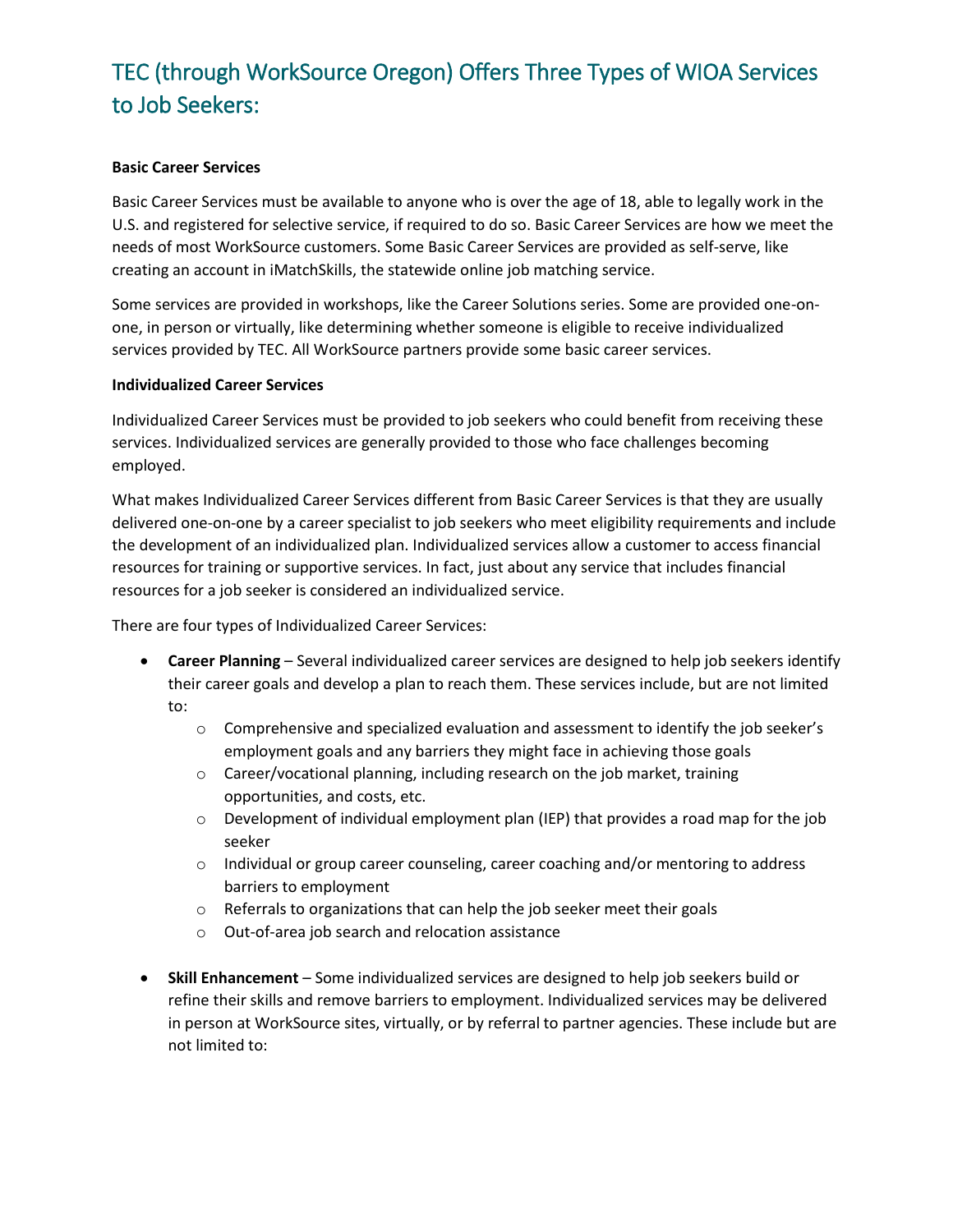- o Short-term pre-employment/pre-vocational services. These can include workshops or short-term trainings that help someone get the skills they need to succeed in employment or to prepare for a new occupation
- $\circ$  Internships/work experiences that allow people to learn about the workplace or about a specific occupation
- o Workforce preparation activities to increase job readiness
- o Financial literacy services
- **Training/Work Experiences** TEC Title I Adult, Dislocated Worker and Youth programs may pay for a wide range of training opportunities for eligible job seekers who are unlikely or unable to get or keep a job that leads to self-sufficiency or wages comparable to or higher than previous wages.
	- $\circ$  Individual Training Accounts: TEC may refer job seekers to educational or training programs that are listed on the Oregon Eligible Training Provider List and pay all or part of tuition, fees, and books.
		- Customers may select the college, university, etc. that will provide the training, based on performance information available to WorkSource.
		- Career Specialists must determine whether financial aid such as PELL Grants or the Oregon opportunity Grant are not available before using WIOA Title I dollars for Individual Training Accounts. WIOA funds may also be combined with other sources of financial add in specific situations.
	- $\circ$  Subsidized Work Experiences: The benefit of subsidized work experiences is that they allow the job seeker to learn on the job with a real employer. These include:
		- **Work-Based Learning:** Short-term paid or unpaid internships and paid transitional jobs place job seekers in workplaces to gain work readiness skills while learning about an occupation or workplace. These experiences are designed to meet the job seeker's learning objectives, rather than the employer's needs. There is no requirement to hire the job seeker, although in many cases these activities lead to offers of employment.
		- **Work-Based Training**: Long-term apprenticeships and on-the-job trainings are "hire-first" services. The employer hires a job seeker who can meet certain job criteria, but who needs additional training to succeed and is enrolled in WIOA funded services. The career specialist helps the employer complete all necessary paperwork to initiate a work-based training contract. WIOA Title I funding pays a portion of the employee's wages while in training. The employee is expected to be retained after completing the training.
- **Supportive Services** TEC also provides financial resources to job seekers, known as supportive services, for things like work clothes or tools, transportation costs associated with going to work, or similar items. These services are typically funded by Title I Adult, Dislocated Worker, or Youth services, although they can also be provided by other WorkSource partners.
	- $\circ$  Supportive services provide a bridge for job seekers who are not yet earning a paycheck to help them attend jobs interviews, purchase the necessary tools or clothing for a new job, or manage some short-term expenses for a limited period. Support services may also be provided to support job seekers while they are in training.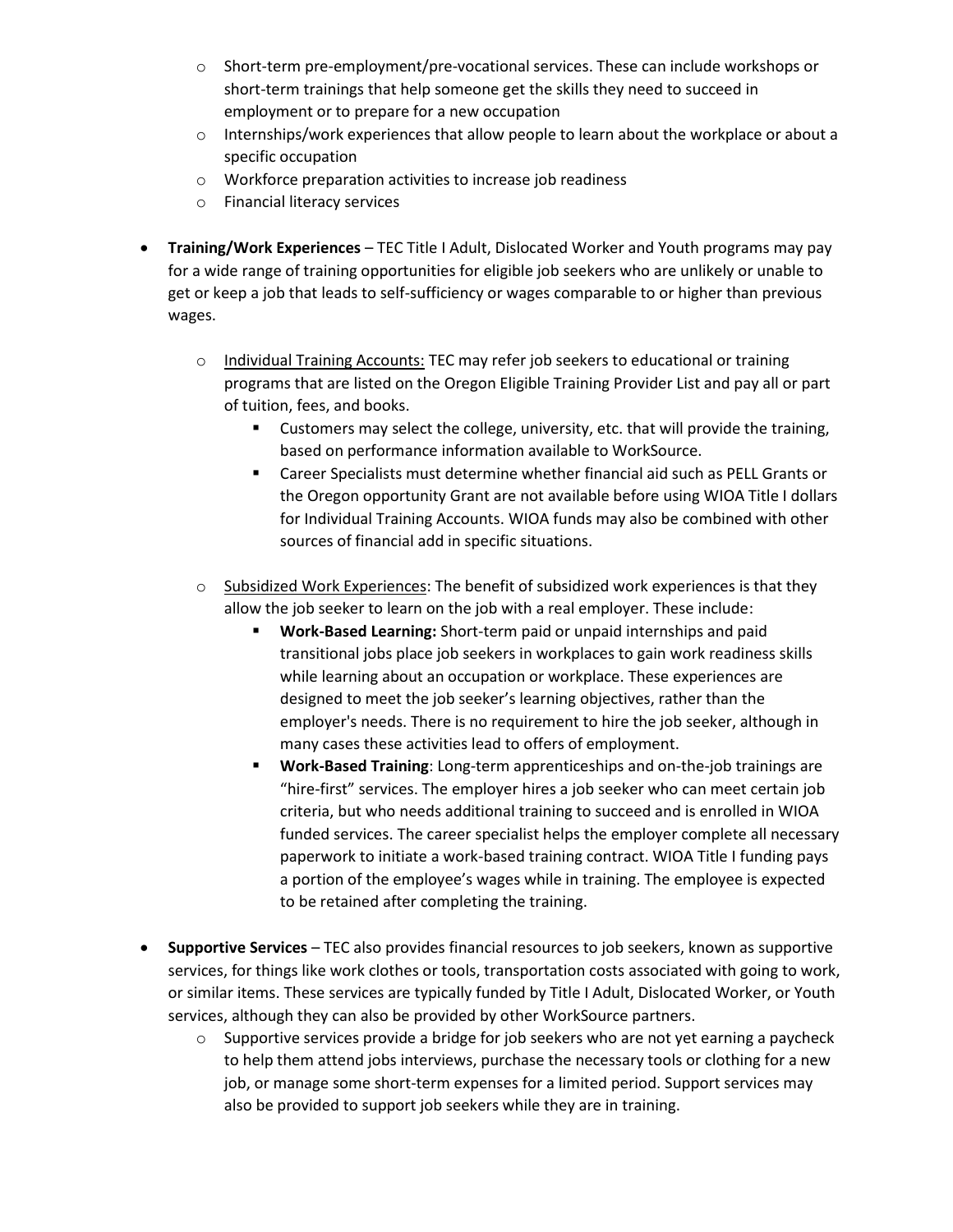#### **Follow Up Services**

Follow Up Services support someone's success after they have formally completed other services and entered employment. Follow Up Services may include coaching for someone who needs tips and pointers to keep their job, referrals to resources, like programs that help provide work clothing, childcare, etc., or celebrating successes to keep someone motivated and retained in employment.